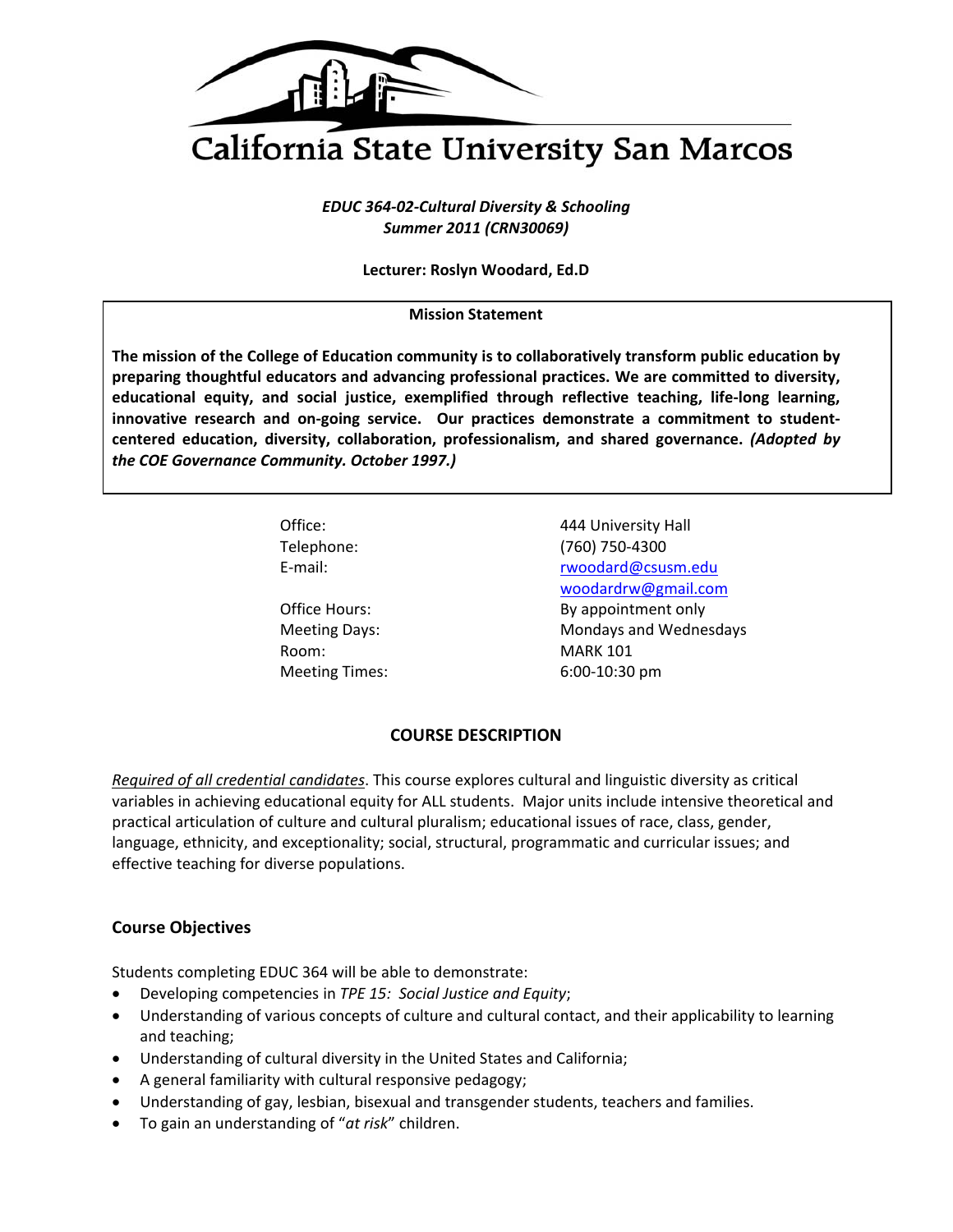# **Authorization to teach English Language Learners (ELLs)**

 The credential program at CSUSM has been specifically designed to prepare teachers for the diversity of languages often encountered in California public school classrooms. The authorization to teach ELLs is met through the infusion of content and experiences with the Multiple Subject Program, as well as additional coursework. Students successfully completing this program receive the Preliminary Multiple Subject Credential with authorization to teach ELLs (formerly called CLAD).

# **College of Education Attendance Policy**

 All students are expected to attend all classes and participate actively. At a minimum, students must attend more than 80% of class time, or s/he may not receive a passing grade for the course at the discretion of the instructor. Individual instructors may adopt more stringent attendance requirements. Should the student have extenuating circumstances, s/he should contact the instructor as soon as  possible. (*Adopted by the COE Governance Community, December, 1997*).

# **COMPETENCIES**

#### **Teacher Performance Expectation (TPE) Competencies**

 This course is designed to help teachers seeking the Multiple or Single Subject(s) Credential to develop the skills, knowledge, and attitudes necessary to assist schools and districts in implementing an effective program for all students. The successful candidate will be able to merge theory and practice in order to realize a comprehensive and extensive educational program for all students. The course objectives, assignments, and assessments have been aligned with the CCTC standards for the Multiple and Single Subject(s) Credential. You can incorporate artifacts from this class into your final comprehensive portfolio. The following TPE is addressed in this course:

## *TPE 15: Social Justice and Equity*

Teacher candidates will be able to identify issues of social justice and equity in the classroom to ensure equal outcomes for diverse students. They will be familiar with ideas, definitions, and major theorists in the fields of multicultural education, social reconstruction, and democratic education. Pluralism and divergent perspectives on educating students will be the foundation of designing effective lessons and instructional practices for diverse students. Candidates will understand when and how to collaborate with others, especially curriculum specialists, community leaders, and parents on preparing relevant and appropriate instructional activities, curricular units, and school structures that would provide equitable  *outcomes for students from different linguistic, cultural, and socio‐economic backgrounds.*

#### **GENERAL CONSIDERATIONS**

# **All Rights Reserved**

As instructor of record, I reserve the right to change, add to, or delete any and all material from the *course.*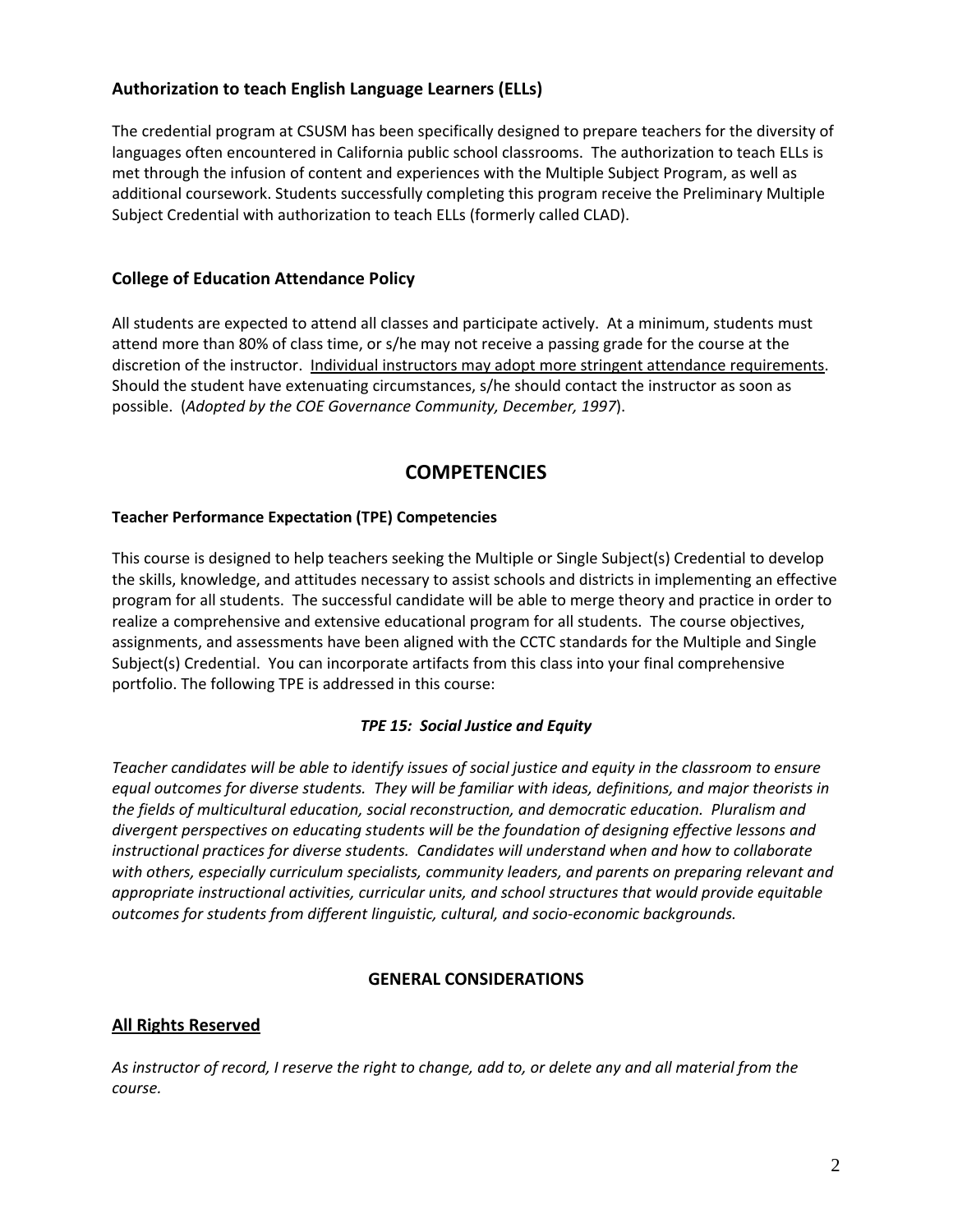# **Outcomes and Standards**

 The context for, and scope of this course is aligned with standards for the Cross‐cultural Language and Academic Development (CLAD) endorsement, as articulated by the California Commission on Teacher Credentialing (CTC), and as approved by the faculty of the College of Education in development of the program approval documents. (Note: As of 2002, the CLAD competencies are collectively referred to as  an *Authorization to Teach English Learners*.)

 Further consideration has been given to the alignment of standards for multicultural education as articulated by the National Council for Accreditation of Teacher Education (NCATE), the Interstate New Teacher Assessment and Support Consortium (INTASC), and the National Board for Professional Teaching Standards (NBPTS). Emphasis is placed on learning outcomes (what you know and can demonstrate) rather than on inputs (putting in "seat time", meeting minimum criteria for assignments, checking off tasks and activities), and how these outcomes correspond to your potential to enhance student learning as a new teacher.

## **Academic Honesty**

 Students will be expected to adhere to standards of academic honesty\*\* and integrity, as outlined in the Student Academic Honesty Policy. All written work and oral assignments must be original work. All ideas/materials that are borrowed from other sources must have appropriate references to the original sources. Any quoted material should give credit to the source and be punctuated with quotation marks.

 Students are responsible for honest completion of their work including examinations. There will be no tolerance for infractions. If you believe there has been an infraction by someone in the class, please bring it to the instructor's attention. The instructor reserves the right to discipline any student for academic dishonesty in accordance with the general rules and regulations of the university. Disciplinary action may include the lowering of grades and/or the assignment of a failing grade for an exam, assignment, or the class as a whole.

 I expect that each student will do his/her own work, and contribute equally to group projects and processes.

 \*\**Plagiarism is cheating and will not be tolerated under any circumstance.*

## **Use of Technology:**

 Students are expected to demonstrate competency in the use of various forms of technology (i.e. word processing, electronic mail, Cougar Courses, use of the Internet, and/or multimedia presentations). Specific requirements for course assignments with regard to technology are at the discretion of the instructor. Keep a digital copy of all assignments for use in your teaching portfolio. During each class session you will be expected to keep all electronic devices off unless otherwise told to turn them on. Texting will not be allowed at anytime when class is session.

#### **Appeals**

Every student has the right to appeal a grade, or appeal for redress of grievances incurred in the context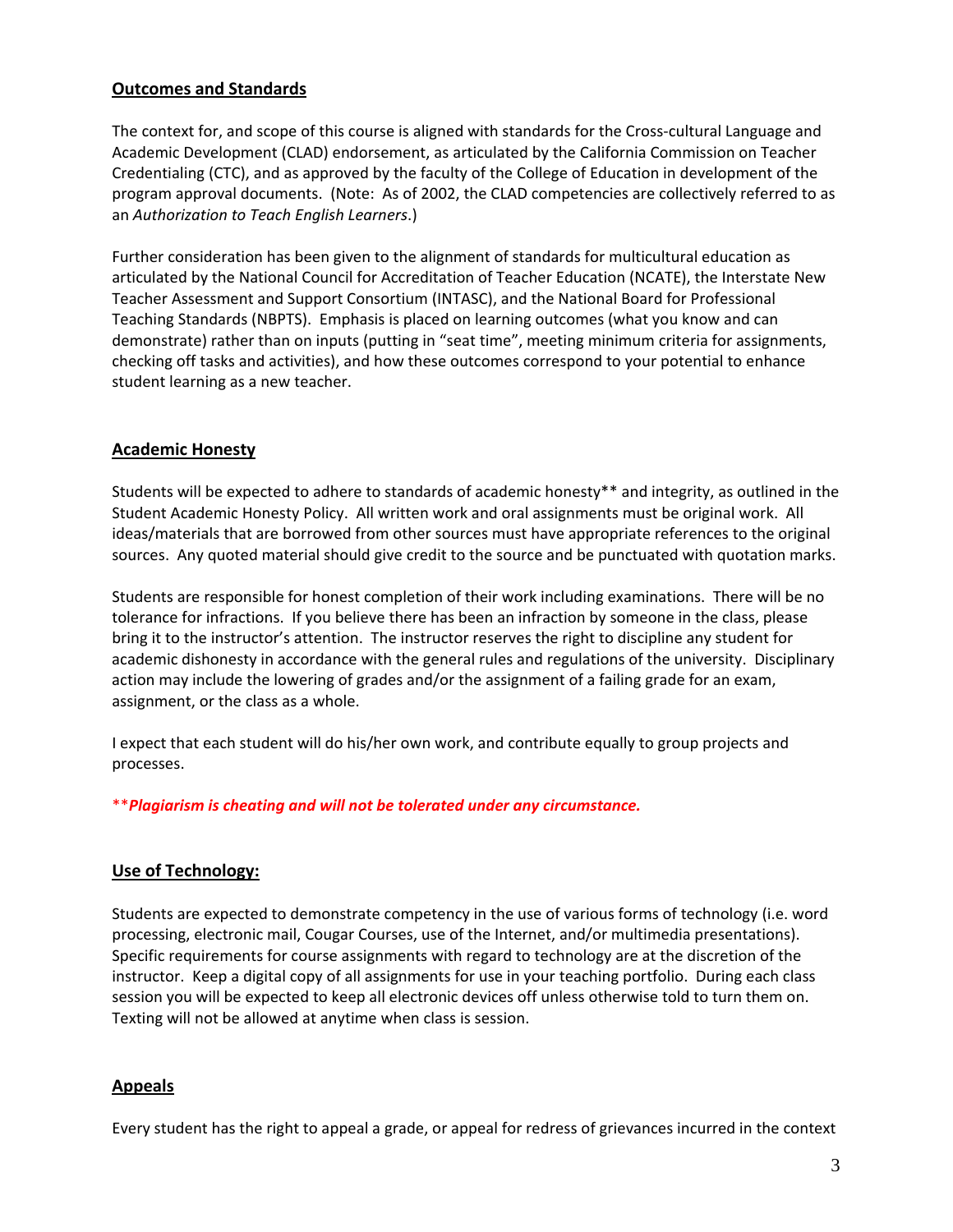of the class. Disputes may be resolved informally with the professor, or through the formal grades appeal process. For the latter, consult with Dr. Patricia Stall, Associate Dean of the College of Education.

# **Students with Disabilities Requiring Reasonable Accommodations**

 Students **MUST BE APPROVED** for services by providing appropriate and recent documentation to the Office of Disable Student Services (DSS). This office is located in Craven Hall 4300, and can be contacted by phone at (760) 750‐4905, or TTY (760) 750‐4909. Students authorized by DSS to receive reasonable accommodations should meet with their instructor during office hours or, in order to ensure confidentiality, in a more private setting.

# **All University Writing Requirements**

 The all‐University writing requirements will be met through written reactions and reflections related to assigned readings.

# **COURSE REQUIREMENTS**

# *Required Texts*

  Nieto, S., and Bode, P. (2008). *Affirming Diversity: The Sociopolitical Context of Multicultural Education.* Boston: Pearson Education, Inc. ISBN 0‐205‐52982‐8

  Howard, T. ( 2010). *Why Race and Culture Matter in Schools.* New York: Teachers College Press. ISBN 978‐0‐8077‐5071‐1

  Spring, J. (2007) *Deculturalization and the Struggle for Equality.* Boston: McGraw Hill. ISBN 978‐0‐07‐313177‐1

# *Required Media:*

 *Dead Poets Society (Touchstone Pictures; 1989; 128) Lean on Me (Warner Bros; 1989; 124) Stand and Deliver (Warner Bros; 1988; 102)*

## **Grading Policy**

- All required work must be submitted on time.
- You will lose one complete grade on an assignment for late submissions.
- Although work will be submitted electronically, copies will be need to be brought to class for whole group, small group discussions.

## **Assessment of Progress (1000 Points Possible)**

 **1) Attendance and Class Participation (150 points)** First is the expectation that you will attend all class sessions and participate actively in class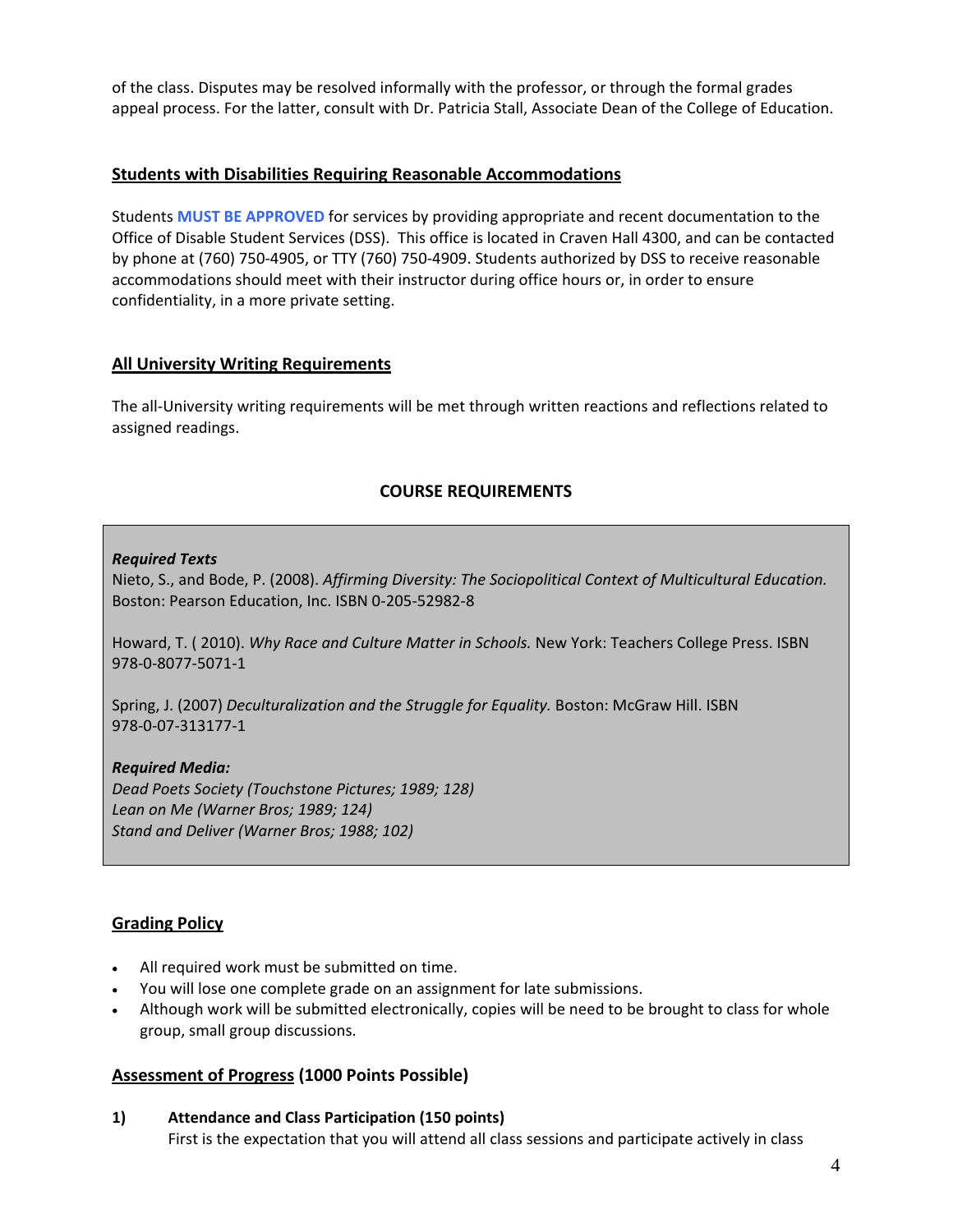discussions. If you miss four (4) classes, you will be dropped from the course. A significant part of this grade will come from weekly group presentations on the readings. Please review the weekly reading assignments and presentations schedule. You will be selected into groups the first week of class. You will read and present selected readings. The entire class will be responsible for these assigned readings, but assigned groups will respond to explicit questions from the professor and their peers regarding the readings assigned each week.

## *2)* **Group Project (150 points)**

 The author of our main textbook (Nieto) encourages students to act as agents for social change through collaboration by defining students as teachers and defining the process of teaching and learning as a process for both student and instructor. Group will facilitate a 15‐20 minute discussion and interactive activity around a chapter from a selected text. Discussions/activities should promote critical thinking, varied perspectives and questioning, but always in a safe and caring community where everyone is valued and respected. Presentation dates will be assigned during Session 1.

## 3) Multicultural Education, Social Justice, and Equity Paper(s) - Pre and Post (150 points each)

 You will submit two papers to show your understanding of Multicultural Education, Social Justice, and Equity. The "Pre" paper (1 page) will be submitted at the start of the course, and the "Post" paper (2‐3 pages), will be submitted at the end of the course. The "Post," paper should reflect an enhanced understanding of the terms based on the TPE, readings, class discussions, activities, and your experiences. Answer the following question:

 What do the terms **Multicultural Education**, **Social Justice**, and **Equity** mean for you, your family, and your world?

  "Pre" Paper #1 ‐ *Due: Monday, June 13, 2011 (50 points)*  "Post" Paper #2 ‐ *Due: Wednesday, July 6, 2011 (100 points)*

#### **4) Personal/Family Background (100 points)**

 By researching and studying one's family background it is possible to gain self appreciation of our many similarities and differences. In this assignment, you will reference course readings and write a personal narrative about your identity as it relates to self, family, and the sociopolitical context.

 You will also reflect on your own experiences and other factors determined by your own circumstances and upbringing and discuss how this understanding may impact your work as an educator. Lastly you will determine how this understanding might have a positive or negative impact on you as well. Be prepared to discuss your assignment within a larger class dialogue.

 Please note that if you are adopted or were raised in foster care, and choose not to disclose this information, your paper may be fictionalized, or you may choose to discuss how you came to be the person you are today based on the influences of society and/or important or significant adult(s) in your life. Please let me know if you require this or other accommodations to  complete this assignment. *DUE: Wednesday, June 15, 2011*

## **5) Discussion Board/In‐Class Reflections (150 points) – Ongoing**

 Students are required to participate in ongoing discussions that may take place in class or online. Your discussions should be introspective addressing issues, experiences, ideas,  discussions, readings, and current events, related to the class. *Postings will be accepted until Wednesday, July 6, 2011.*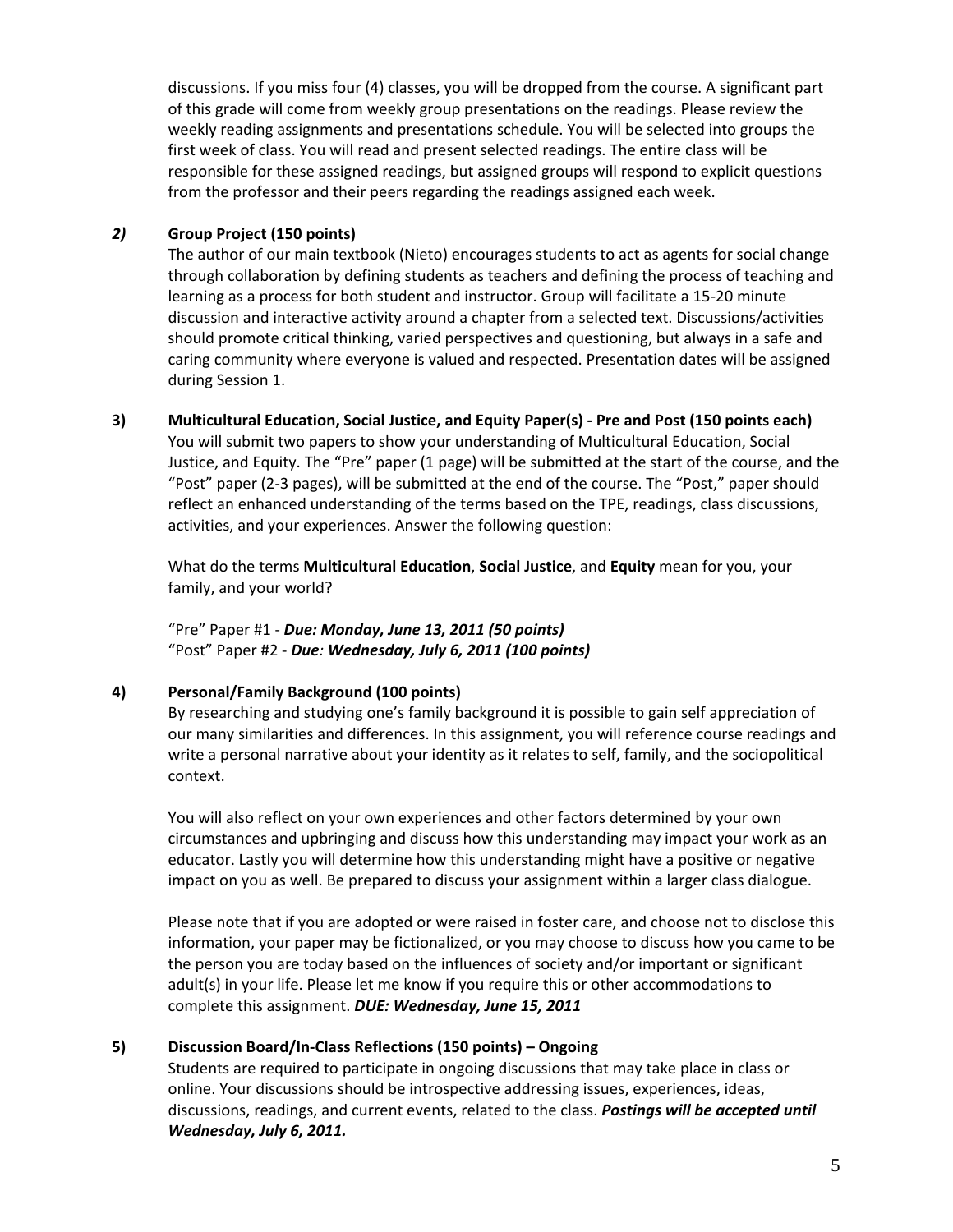A minimum of ten (10) substantial entries/reflections are required. All entries must be content rich and relevant to the topic for a minimum passing grade on this assignment (C+).

  LET ME BE CLEAR: Personal notes to students, *"I agree with….", 'You're so right"*…. Statements, comments, etc., and other such non‐substantive references will not be counted in the total. Ongoing - Do not wait until the end of the semester to respond. Last posting accepted:  *Wednesday, July 6, 2011*

## **6) Movie Review and Response (100 Points)**

 You will select two of the three films listed and complete a reflective paper that compares and contrasts the two films and the issues brought out by the movies. A more detailed handout will be provided that addresses the requirement for a minimum passing grade for this assignment.  *Due: Monday, July 4, 2011*

# **7) Final Exam/Action Plan (200 points)**

 Each student will create a 2 page scenario and rubric related to an issue of Multicultural Education, Social Justice and Equity, etc. That scenario will then will be given to another student member in the class who will respond to the scenario by creating a plan that addresses the issue. A separate assignment sheet will be given detailing the requirements of this plan. Some  class time will be used to prepare scenarios. *To Be Completed during the Final Session on Wednesday, July 6, 2011.*

# **SCHEDULE AND ASSIGNMENTS Mondays and Wednesdays** 6:00‐10:30 pm

#### **Week 1**

| Monday       | Introduction, Organization of Class, Sociopolitical Context of Multicultural Education |
|--------------|----------------------------------------------------------------------------------------|
| June 6, 2011 | Readings: Nieto Chapter 1; Tatum "Complexity of Identity"                              |
| Wednesday    | Multicultural Education Context/Schooling Experiences of Students of Color             |
| June 8, 2011 | Readings: Nieto Chapter 2; Delpit "The Silenced Dialogue;" Spring Chapter 1            |

#### **Week 2**

| Monday<br>June 13, 2011    | Multicultural Education and School Reform, Teaching Students from Diverse Backgrounds   |
|----------------------------|-----------------------------------------------------------------------------------------|
|                            | Readings: Nieto Chapter 3; Howard Chapter 4                                             |
|                            | Group 1: Spring Chapter 2                                                               |
|                            | Assignment Due in Class: Multicultural Education, Social Justice, Equity "Pre" Paper #1 |
| Wednesday<br>June 15, 2011 | <b>Structural and Organizational Issues in Schools</b>                                  |
|                            | Readings: Nieto Chapter 5; Howard Chapter 1                                             |
|                            | Group 2: Spring Chapter 3                                                               |
|                            | Assignment Due in Class: Personal/Family Background Paper                               |